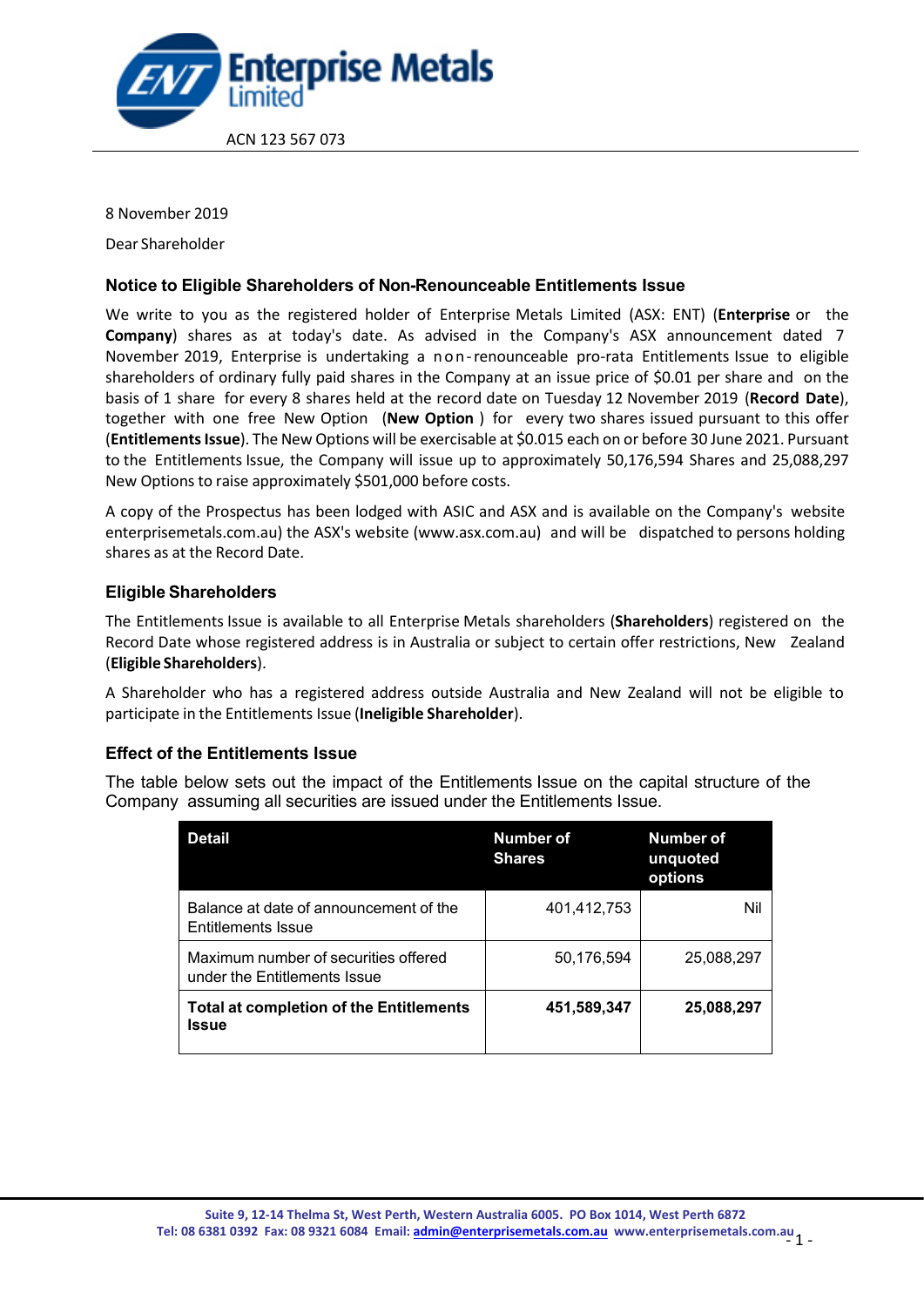### **Use of proceeds**

Subject to the satisfactory completion of the Entitlements Issue, funds will be used to advance the recently acquired Perenjori potash project, and continue the Company's search for an advanced gold project, as well as for general working capital.

### **Indicative Timetable**

The Entitlements Issue will be conducted in accordance with the following indicative timetable:

| Lodgement of Prospectus with ASIC                                                                     | Wednesday, 6 Nov 2019  |  |
|-------------------------------------------------------------------------------------------------------|------------------------|--|
| Lodgement of Prospectus & Appendix 3B with ASX                                                        | Thursday, 7 Nov 2019   |  |
| Notice sent to Shareholders                                                                           | Friday, 8 Nov 2019     |  |
| Ex date                                                                                               | Monday, 11 Nov 2019    |  |
| Record Date for determining Entitlements                                                              | Tuesday, 12 Nov 2019   |  |
| Prospectus sent out to Shareholders & Company<br>announces this has been completed                    | Friday, 15 Nov 2019    |  |
| Closing Date*                                                                                         | Tuesday, 03 Dec 2019   |  |
| Shares quoted on a deferred settlement basis                                                          | Wednesday, 04 Dec 2019 |  |
| ASX notified of under subscriptions                                                                   | Friday, 06 Dec 2019    |  |
| Issue date/Shares entered into Shareholders'<br>security holdings/Deferred settlement trading<br>ends | Tuesday, 10 Dec 2019   |  |
| Quotation of Shares and New Options issued<br>under the Offer*                                        | Wednesday, 11 Dec 2019 |  |

\*The Directors may extend the Closing Date by giving at least 3 Business Days' notice to ASX prior to the Closing Date.

As such the date the Shares are expected to commence trading on ASX may vary.

All dates are indicative only and subject to change without prior written notice. Any extension of the Closing Date will have a consequential effect on the date of issue of the securities.

#### **Shortfall**

Any Shares and New Options not applied for by the Closing Date will become 'Shortfall Securities'.

If you do not wish to take up any part of your Entitlement you are not required to take any action. That part of your Entitlement not taken up will form part of the Shortfall Securities.

If you take up your Entitlement in full, you may also apply for Shortfall Securities (to the extent there is availability) in excess of your Entitlement by completing the relevant part of the Entitlement and Acceptance Form.

The Company reserves the right, subject to any restrictions imposed by the Corporations Act and the Listing Rules, to issue the Shortfall Securities at their sole discretion.